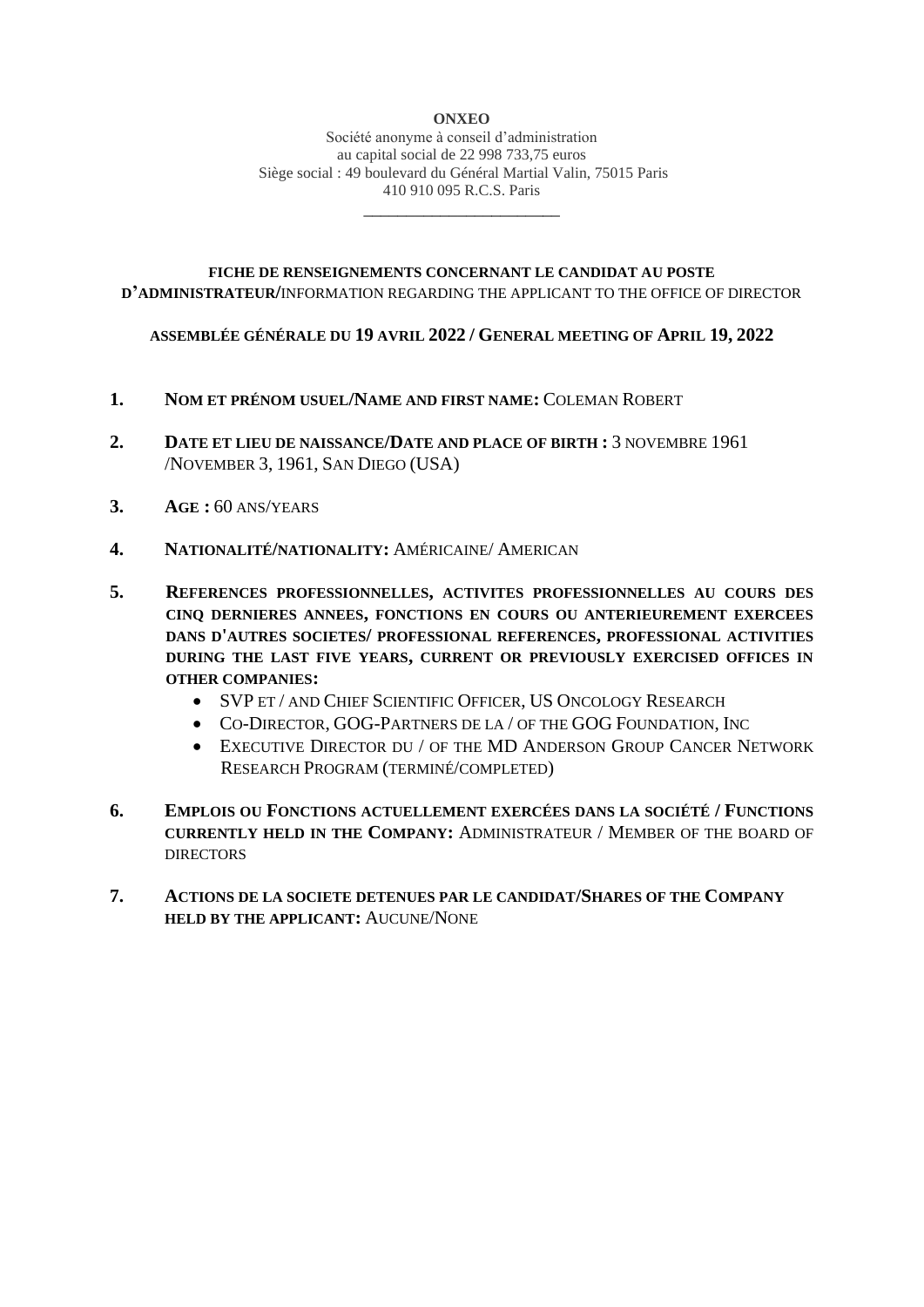Société anonyme à conseil d'administration au capital social de 22 998 733,75 euros Siège social : 49 boulevard du Général Martial Valin, 75015 Paris 410 910 095 R.C.S. Paris

\_\_\_\_\_\_\_\_\_\_\_\_\_\_\_\_\_\_\_\_\_\_\_

# **FICHE DE RENSEIGNEMENTS CONCERNANT LE CANDIDAT AU POSTE D'ADMINISTRATEUR/**INFORMATION REGARDING THE APPLICANT TO THE OFFICE OF DIRECTOR

### **ASSEMBLÉE GÉNÉRALE DU 19 AVRIL 2022 / GENERAL MEETING OF APRIL 19, 2022**

- **1. NOM ET PRENOM USUEL/NAME AND FIRST NAME:** MALLET JACQUES
- **2. DATE ET LIEU DE NAISSANCE/DATE AND PLACE OF BIRTH:** 27 AVRIL 1960 /APRIL 27, 1960, MARSEILLE (FRANCE)
- **3. AGE:** 61 ANS/YEARS
- **4. NATIONALITE/NATIONALITY:** FRANÇAISE / FRENCH
- **5. REFERENCES PROFESSIONNELLES, ACTIVITES PROFESSIONNELLES AU COURS DES CINQ DERNIERES ANNEES, FONCTIONS EN COURS OU ANTERIEUREMENT EXERCEES DANS D'AUTRES SOCIETES/ PROFESSIONAL REFERENCES, PROFESSIONAL ACTIVITIES DURING THE LAST FIVE YEARS, CURRENT OR PREVIOUSLY EXERCISED OFFICES IN OTHER COMPANIES :**
	- PRÉSIDENT DE / CHAIRMAN OF GAMMA-X CORPORATE ADVISORY
	- ADMINISTRATEUR DE / DIRECTOR OF TECHNOFLEX
	- ADMINISTRATEUR DE LA FONDATION FOURNIER MAJOIE / DIRECTOR OF THE FOURNIER MAJOIE FOUNDATION
	- SENIOR VICE PRESIDENT PORTFOLIO ANALYTICS & CORPORATE STRATEGY DE / OF SANOFI (TERMINÉ/COMPLETED)
	- ADMINISTRATEUR D'ISOCELL (TERMINÉ) / DIRECTOR OF ISOCELL (COMPLETED)
- **6. EMPLOIS OU FONCTIONS ACTUELLEMENT EXERCÉES DANS LA SOCIÉTÉ / FUNCTIONS CURRENTLY HELD IN THE COMPANY:** REPRÉSENTANT PERMANENT DE LA LA SOCIÉTÉ GAMMAX CORPORATE ADVISORY, ADMINISTRATEUR / PERMANENT REPRESENTATIVE OF GAMMAX CORPORATE ADVISORY, MEMBER OF THE BOARD OF DIRECTORS

# **7. ACTIONS DE LA SOCIETE DETENUES PAR LE CANDIDAT/SHARES OF THE COMPANY HELD BY THE APPLICANT:** AUCUNE/NONE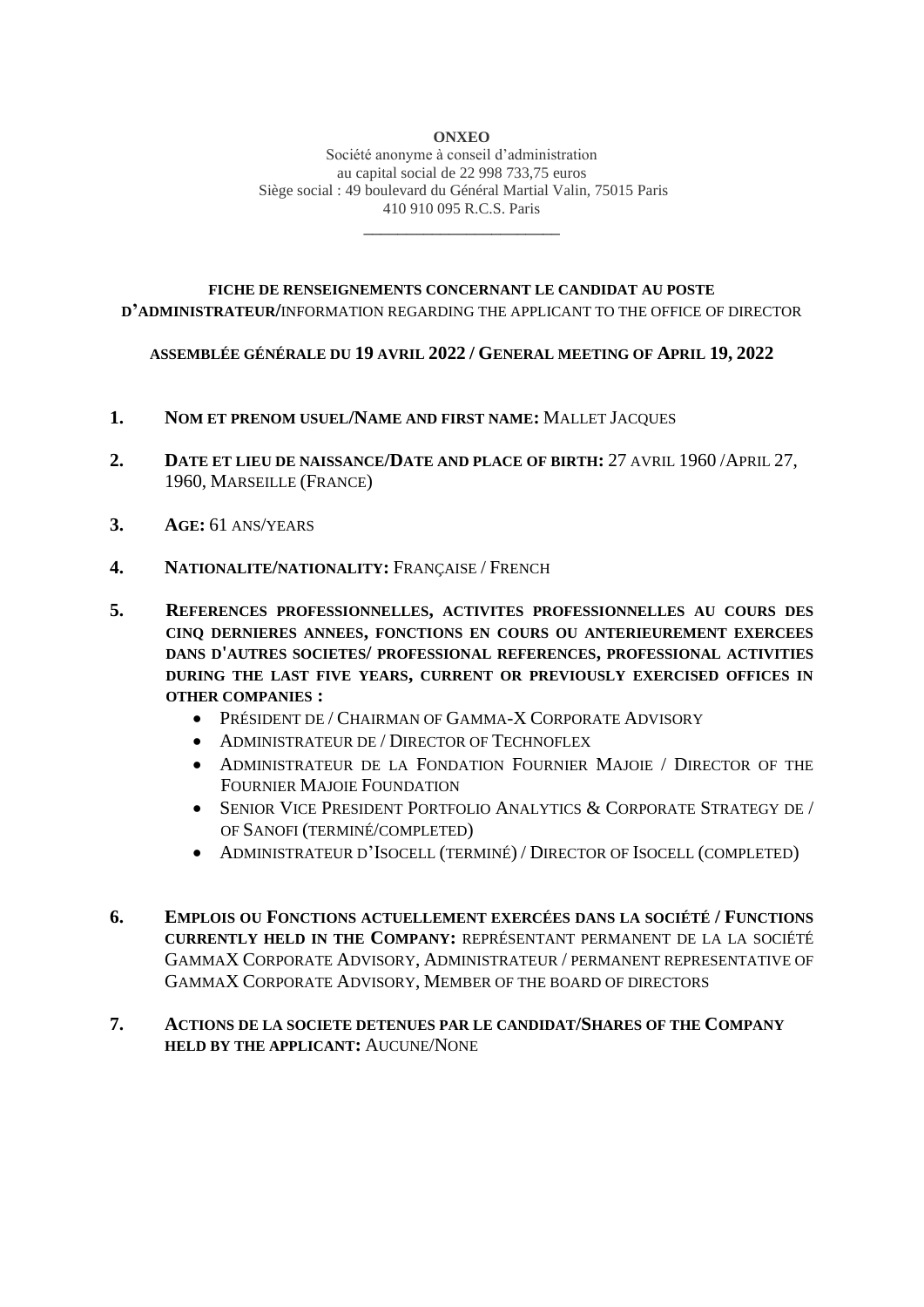Société anonyme à conseil d'administration au capital social de 22 998 733,75 euros Siège social : 49 boulevard du Général Martial Valin, 75015 Paris 410 910 095 R.C.S. Paris

\_\_\_\_\_\_\_\_\_\_\_\_\_\_\_\_\_\_\_\_\_\_\_

# **FICHE DE RENSEIGNEMENTS CONCERNANT LE CANDIDAT AU POSTE D'ADMINISTRATEUR/**INFORMATION REGARDING THE APPLICANT TO THE OFFICE OF DIRECTOR

### **ASSEMBLÉE GÉNÉRALE DU 19 AVRIL 2022 / GENERAL MEETING OF APRIL 19, 2022**

- **1. NOM ET PRÉNOM USUEL/NAME AND FIRST NAME:** GIRAUDO BRYAN
- **2. DATE ET LIEU DE NAISSANCE/DATE AND PLACE OF BIRTH:** 3 MAI 1975 /MAY 3, 1975, SAN FRANCISCO (USA)
- **3. AGE:** 46 ANS/YEARS
- **4. NATIONALITÉ/NATIONALITY:** AMÉRICAINE/ AMERICAN
- **5. REFERENCES PROFESSIONNELLES, ACTIVITES PROFESSIONNELLES AU COURS DES CINQ DERNIERES ANNEES, FONCTIONS EN COURS OU ANTERIEUREMENT EXERCEES DANS D'AUTRES SOCIETES/ PROFESSIONAL REFERENCES, PROFESSIONAL ACTIVITIES DURING THE LAST FIVE YEARS, CURRENT OR PREVIOUSLY EXERCISED OFFICES IN OTHER COMPANIES:**
	- CHIEF OPERATING OFFICER ET/AND CHIEF FINANCIAL OFFICER DE/OF GOSSAMER BIO INC (USA - NASDAQ : GOSS)
	- ADMINISTRATEUR DE/DIRECTOR OF PROTAGONIST THERAPEUTICS (USA)
	- SENIOR MANAGING DIRECTOR CHEZ/AT LEERINK PARTNERS (TERMINÉ/COMPLETED)
- **6. EMPLOIS OU FONCTIONS ACTUELLEMENT EXERCÉES DANS LA SOCIÉTÉ / FUNCTIONS CURRENTLY HELD IN THE COMPANY:** ADMINISTRATEUR/ MEMBER OF THE BOARD OF DIRECTORS
- **7. ACTIONS DE LA SOCIETE DETENUES PAR LE CANDIDAT/SHARES OF THE COMPANY HELD BY THE APPLICANT:** AUCUNE/NONE